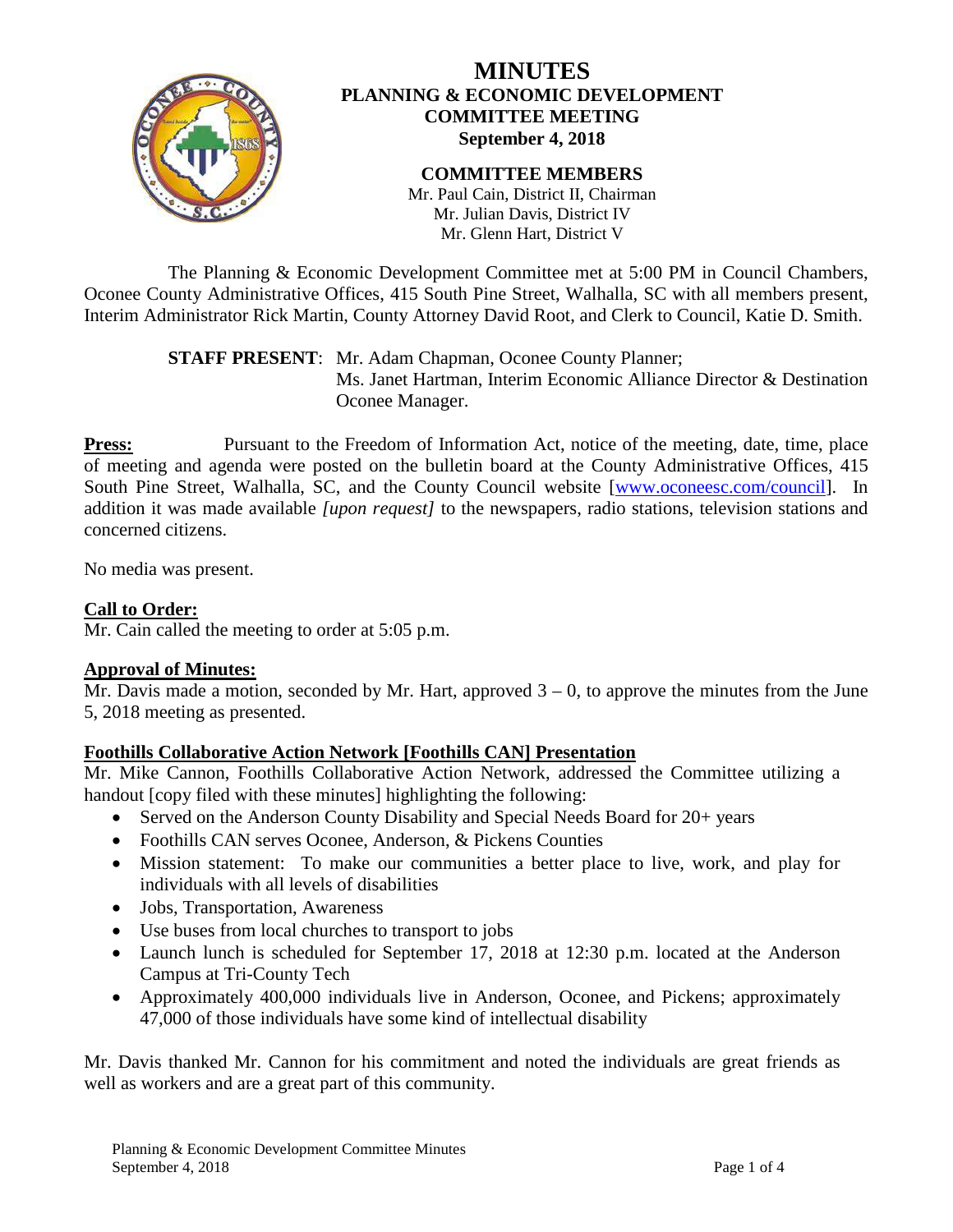Mr. Hart noted he has a special needs granddaughter and his daughter is going to be very interested in this program and noted he is glad to see this happening in Oconee County.

Mr. Cain thanked Mr. Cannon for his presentation and reiterated the date and time of the launch lunch. Mr. Cannon asked individuals that would like to attend to send him an email so he can send an evite which tracks who will be attending the lunch.

## **The Committee took no action on this matter at this time.**

#### **Creation of Protections for Agricultural Lands – Mr. Adam Chapman**

Mr. Chapman introduced Kim Alexander, Agriculture Advisory Board member, to the Committee. Ms. Alexander addressed the Committee highlighting the following:

- Agriculture has been alive and well in Oconee County for the last 150 years
- 884 farms in Oconee County, which include small operations to large commercial operations
- Over 20 century farms
- Consider a setback boundary for farms
- Zoned agriculture and zoned traditional rural
- Zone free districts; may be overlooking some of the smaller farms
- Some farms in zone free areas that cannot be zoned
- Protection of the same as lake setback
- Vegetative buffer is 25 feet
- Some form of buffer between the adjacent lands that have been zoned Ag
- Several large manufacturers of chemicals, such as pesticides, herbicides, fertilizers, etc., require a minimum setback for spraying
- Similar to the lake overlay district
- Building setback for dwelling
- Plats

Mr. Chapman gave the Committee members a handout entitled "Oconee County Agriculture Economic Impact" [copy filed with these minutes].

Mr. Cain asked what the control free setbacks are. Mr. Chapman noted they vary; however, anything over a half acre is 25 feet from the front, five feet from the sides, and ten feet from the rear.

Discussion continued to include:

- Ag Board would send this information to the Planning & Economic Development Committee for discussion and refer this to the Planning Commission if the Committee choose to
- Refer back to the Ag Board to work on this issue

Mr. Hart made a motion, seconded by Mr. Davis, to refer to the Planning Commission for further action to work on a draft ordinance.

Discussion continued to include:

- Using 25 foot buffer to spray
- Constitute a necessary need for a farm
- Take advantage of rules
- Roundup
- Careful with wording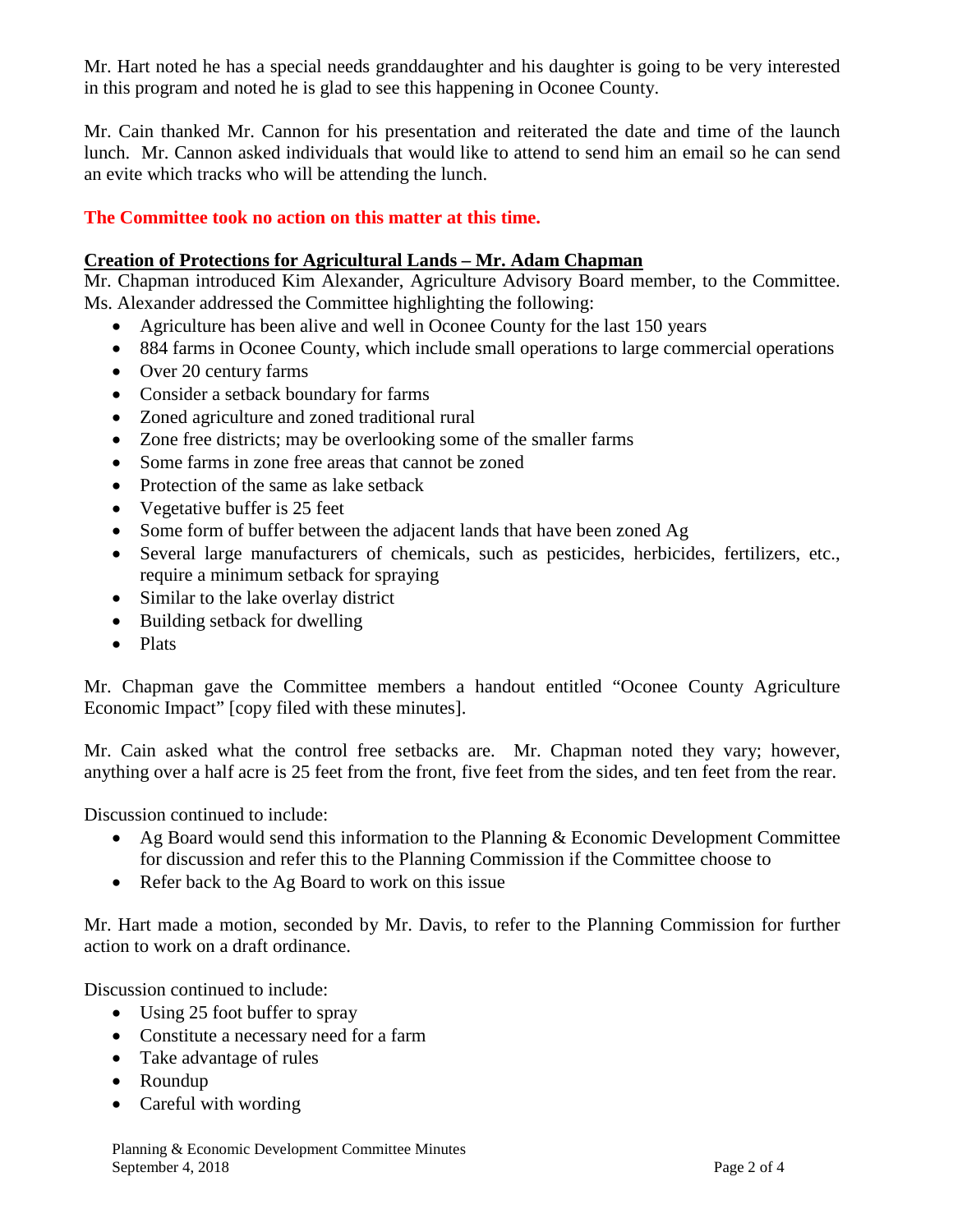- Allow the farmer to use as much property of their own
- Use clause
- Cautionary use in the Ordinance
- Agricultural lands that are deemed agricultural through the Assessor's office
- Use a tax designation as a means of land use planning?
- Identify what we want to protect
- Could have some serious unintended consequences if this doesn't specifically state whose property it affects
- How many pieces of property would be impacted surrounding traditional rural farms?

## **Regarding the previous motion made by Mr. Hart, seconded by Mr. Davis, it was approved 3 – 0, to refer to the Planning Commission for further action to work on a draft ordinance.**

## **Economic Alliance Update**

Ms. Janet Hartman, Interim Economic Alliance Director, addressed the Committee utilizing a PowerPoint presentation entitled "Update to the Planning & Economic Development Committee of Oconee County Council" [copy filed with these minutes] highlighting the following:

- Logos
- Oconee Economic Alliance's [OEA] mission is focused on having Oconee County be the location of choice for investment choices
- OEA Economic Development Efforts
- OEA Retention Efforts
- OEA Recruitment Efforts
- Seneca Rail Road Improvement
- Additional lodging
- CASTO Development
- Research Update
	- o Unemployment Rates
- Tri-County Technical College: Center for Workforce Excellence
- SC Economic Development Institute
- Marketing Update
	- o Social Media Update
	- o OEA News
- Destination Oconee Update
- Downtown Initiatives
- Destination Oconee Video [copy of disc filed with these minutes]
- Think Oconee website
- Workload from a standpoint of taking on the business recruitment, product development, Destination Oconee, etc.
- Research data
- Request to convert part-time interim position to full-time permanent position titled "Graphic Design/Special Projects"
- Individual would be responsible for graphic designs, which would include ad layout, presentation materials, website updates, project visit materials, etc.
- Salary grade would be 115 within the County salary and the range is \$32,966 to \$40,758
- Putting together a job description with the help of the Human Resources department that would outline this position in detail with the qualifications necessary